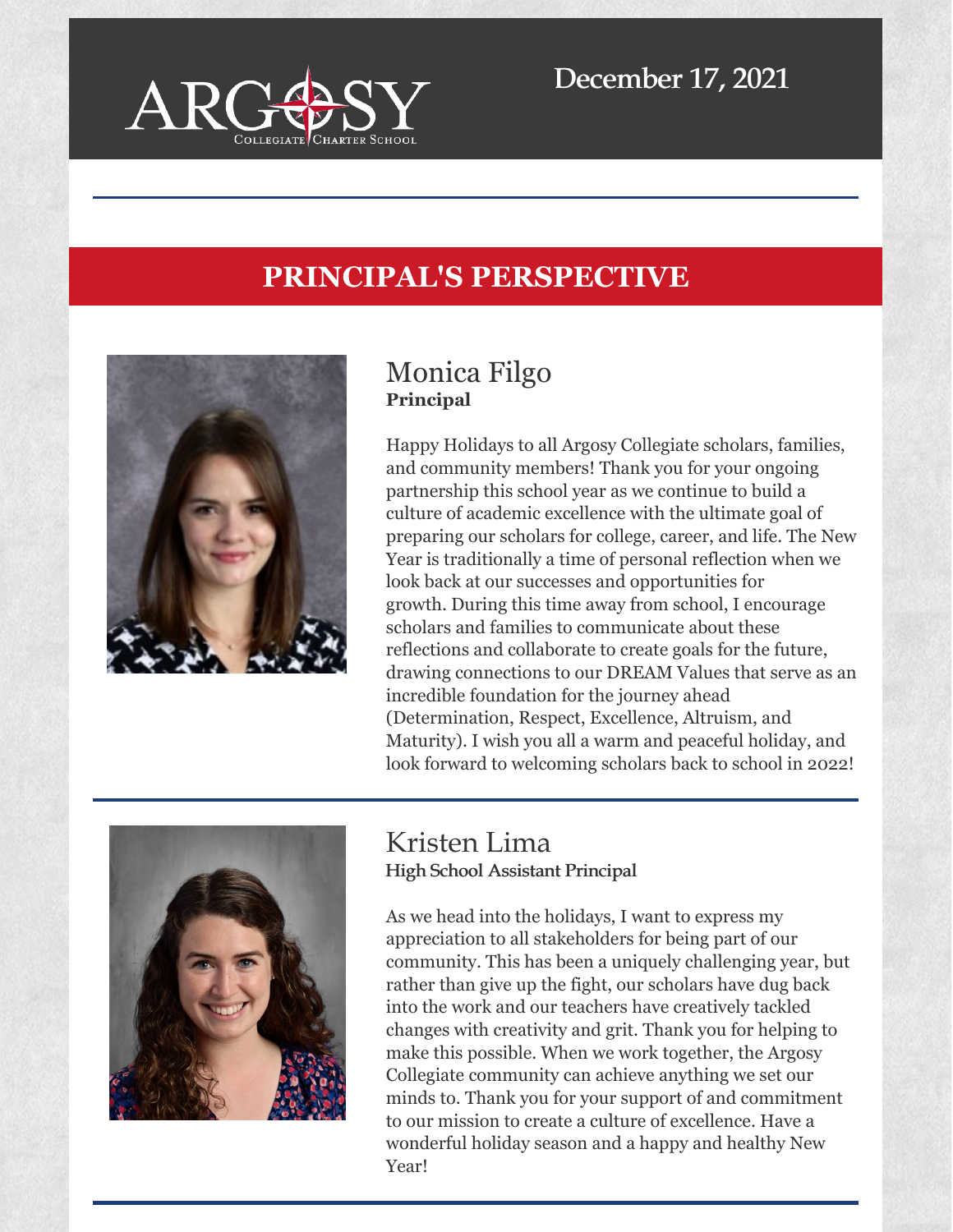

### Christian Balasco Middle School Assistant Principal

At Argosy Collegiate, we know our community is at its strongest when we -- scholars, staff, and families, alike - work together in order to progress towards our common goal: a culture of academic excellence which catapults scholars forward on their journey to and through college. While this year has had its fair share of unique challenges which have required members of our community to "dig deeper" and to persevere in new ways, each of these challenges has been accompanied by countless moments of joy, triumph, and growth, in and out of the classroom. Scholars, thank you for rising to the occasion each and every day, working hard to understand what it means to live out the Argosy Collegiate DREAM Values. Families, thank you for your collaboration as we work together to support your scholars' academic journeys. I hope you enjoy a peaceful and relaxing holiday season and I look forward to seeing you in 2022!

## **STAY CONNECTED DURING THE BREAK!**

**Let's keep the holiday spirit going while on break. Ms. Hall, Argosy Collegiate's Family Engagement Coordinator has created a list of fun themes to keep our social media active during vacation. Check out the calendar below and send your images or videos to argosycollegiate\_ on INSTAGRAM** *by 12pm on the day*

**to be featured on our social media!**

#### **HOW TO PARTICIPATE:**

- 1. Follow us on Instagram at: *argosycollegiate\_*
- 2. Follow us on on Facebook at: *Argosy Collegiate Charter School*
- 3. Direct Message (DM) us on Instagram with your images or videos by 12:00pm
- 4. *All images and videos are subject to review.*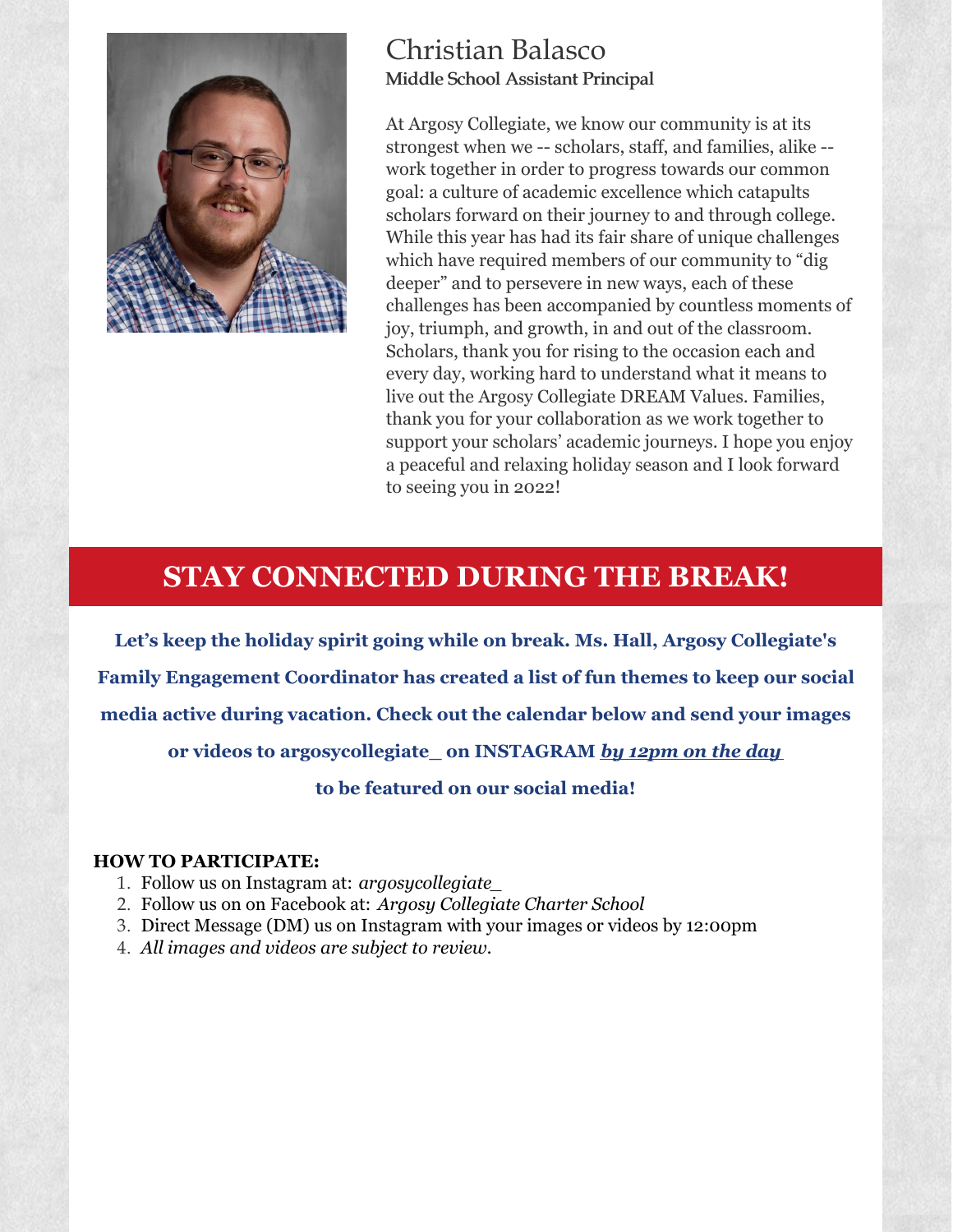

## **ARGOSY COLLEGIATE FAMILY RECIPE BOOK**

#### **Attention Argosy Families!**

**We are in the process of creating the first ever Argosy Collegiate Family Cookbook and we need your help! Do you have a "go to" recipe you and your family absolutely love? Do you have a recipe that's important to your family? What about a recipe for those busy work days that's quick, easy, and delicious? We want to showcase them all!**

**Please submit recipes by January, 31, 2022!**

CLICK HERE TO SUBMIT YOUR [RECIPE\(S\)](https://forms.gle/jhcv8JhVj8EZoQjDA)



## **REMINDER!**

# **Midterm dates for High School Scholars:**

Wednesday January 12, 2021 (ELA and STEM)